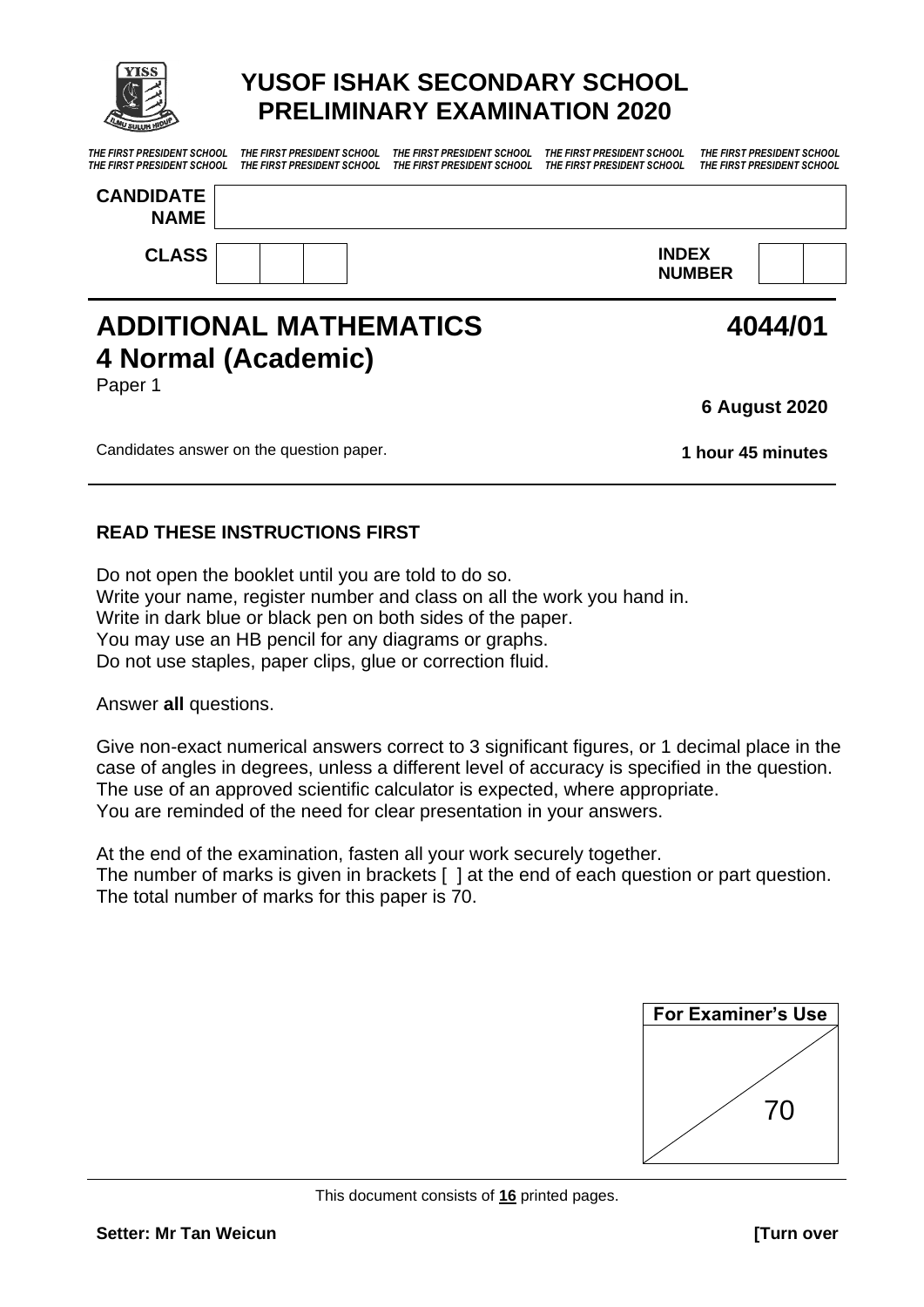### *Mathematical Formulae*

#### **1. ALGEBRA**

*Quadratic Equation*

For the equation  $ax^2 + bx + c = 0$ ,

$$
x = \frac{-b \pm \sqrt{b^2 - 4ac}}{2a}
$$

*Binomial Expansion*

$$
(a+b)^n = a^n + {n \choose 1} a^{n-1}b + {n \choose 2} a^{n-2}b^2 + \Lambda + {n \choose r} a^{n-r}b^r + \Lambda + b^n,
$$

where *n* is a positive integer and 
$$
\binom{n}{r} = \frac{n!}{(n-r)!r!} = \frac{n(n-1)\Lambda(n-r+1)}{r!}
$$

### **2. TRIGONOMETRY**

*Identities*

$$
\sin^2 A + \cos^2 A = 1
$$
  
\n
$$
\sec^2 A = 1 + \tan^2 A
$$
  
\n
$$
\csc^2 A = 1 + \cot^2 A
$$
  
\n
$$
\sin(A \pm B) = \sin A \cos B \pm \cos A \sin B
$$
  
\n
$$
\cos(A \pm B) = \cos A \cos B \mu \sin A \sin B
$$
  
\n
$$
\tan(A \pm B) = \frac{\tan A \pm \tan B}{1 \mu \tan A \tan B}
$$
  
\n
$$
\sin 2A = 2 \sin A \cos A
$$
  
\n
$$
\cos 2A = \cos^2 A - \sin^2 A = 2 \cos^2 A - 1 = 1 - 2 \sin^2 A
$$
  
\n
$$
\tan 2A = \frac{2 \tan A}{1 - \tan^2 A}
$$

*Formulae for ABC*

$$
\frac{a}{\sin A} = \frac{b}{\sin B} = \frac{c}{\sin C}
$$

$$
a^2 = b^2 + c^2 - 2bc \cos A
$$

$$
\Delta = \frac{1}{2}bc \sin A
$$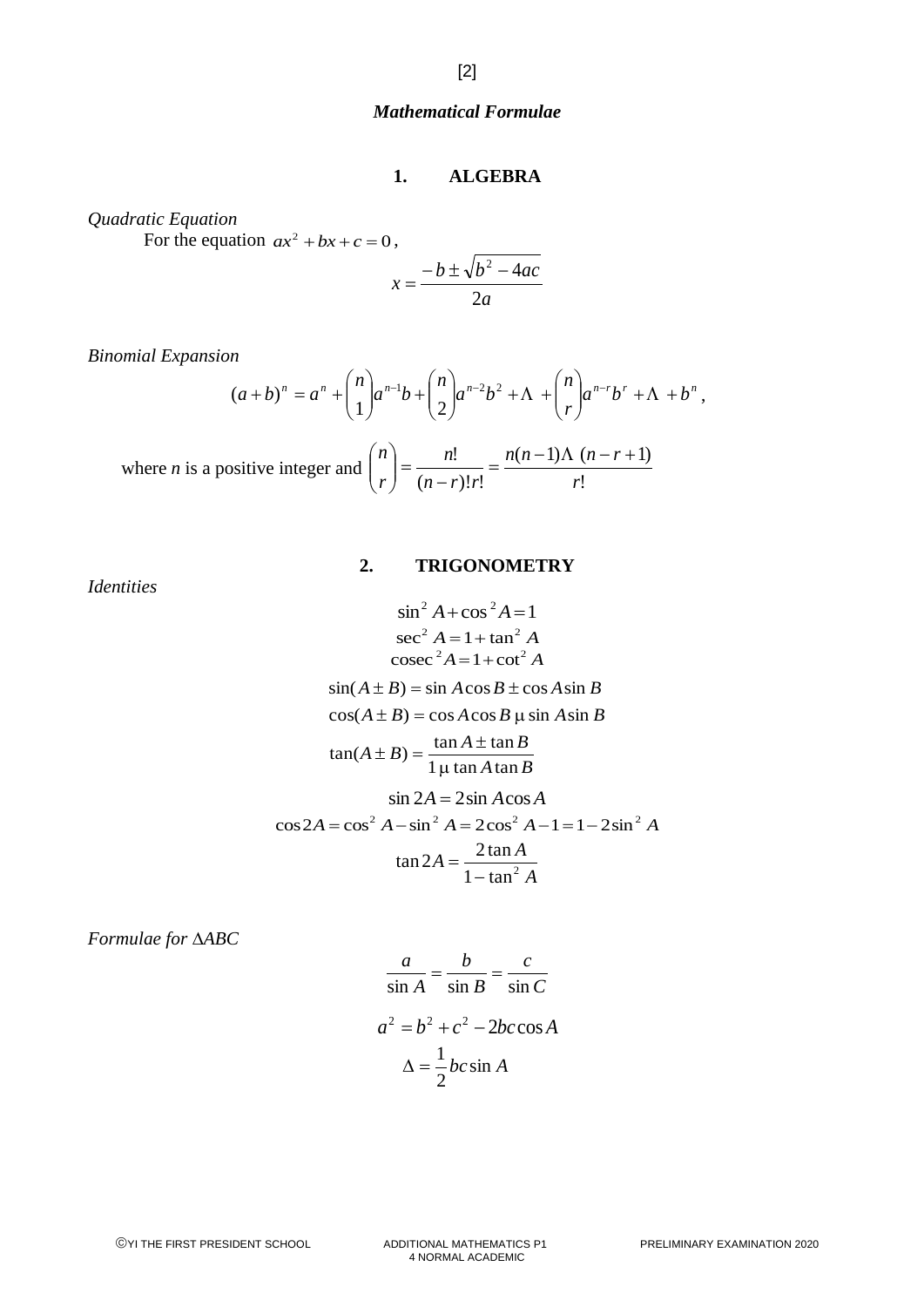## Answer **all** the questions.

[3]

**1** Find the value of *m* for which the quadratic equation  $mx^2 - 3x + 6 = 0$  has real and equal roots. [3]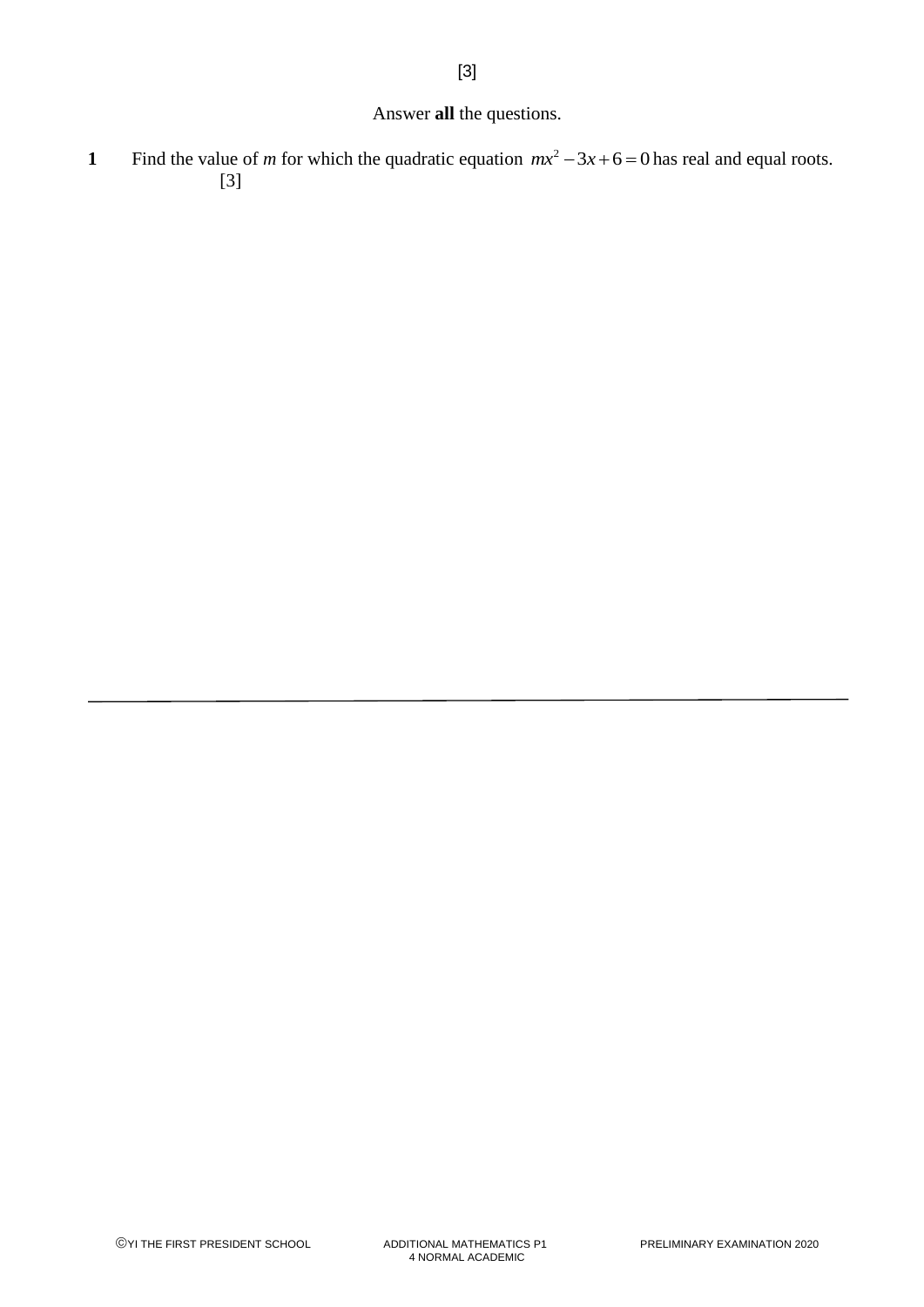2 Find the rational numbers *m* and *n* for which 
$$
m(3^n) = (\sqrt{75})^3
$$
, given that  $m > 300$ . [3]

[4]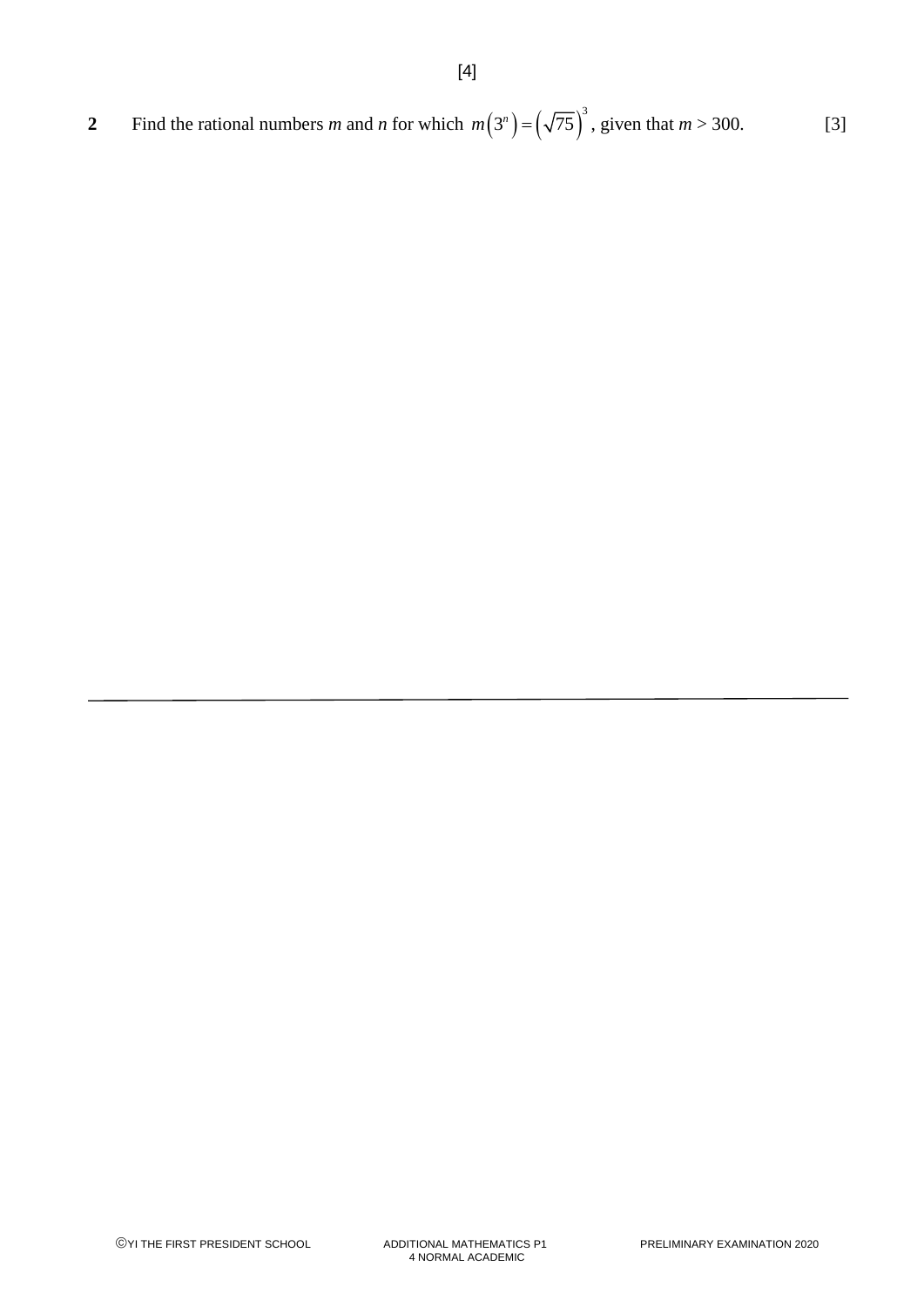3 Factorise  $1000x^3 + 27$  and hence express 8027 as a product of two prime numbers. [4]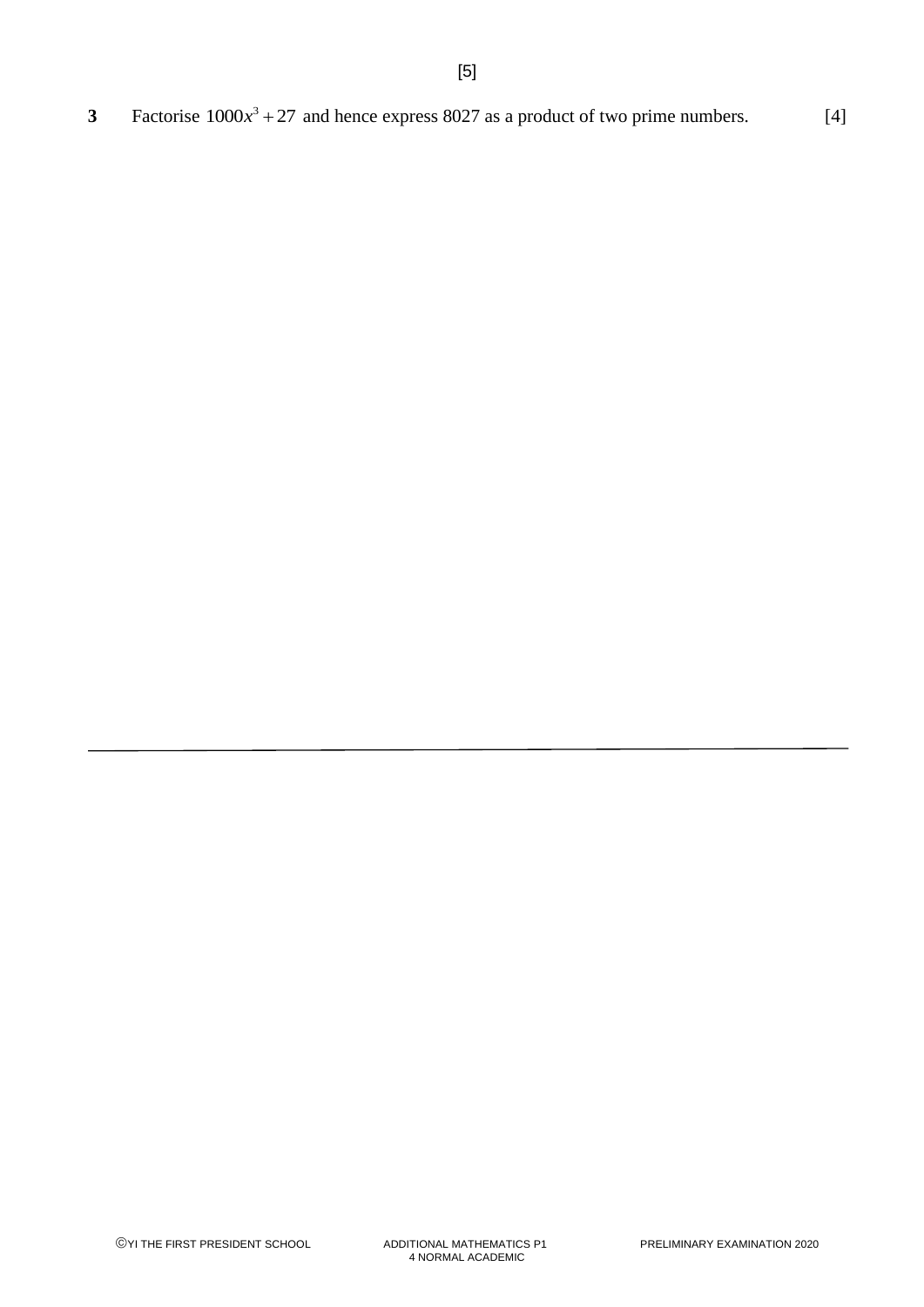**4** Find the value of *x* such that  $\frac{x^3 + x + 2}{x^2} = x^2 + 4$ 1  $\frac{x^3 + x + 2}{x^4} = x$ *x*  $\frac{x+2}{1} = x^2 + 4$ + , and explain why *x* cannot be equal to −1. [4]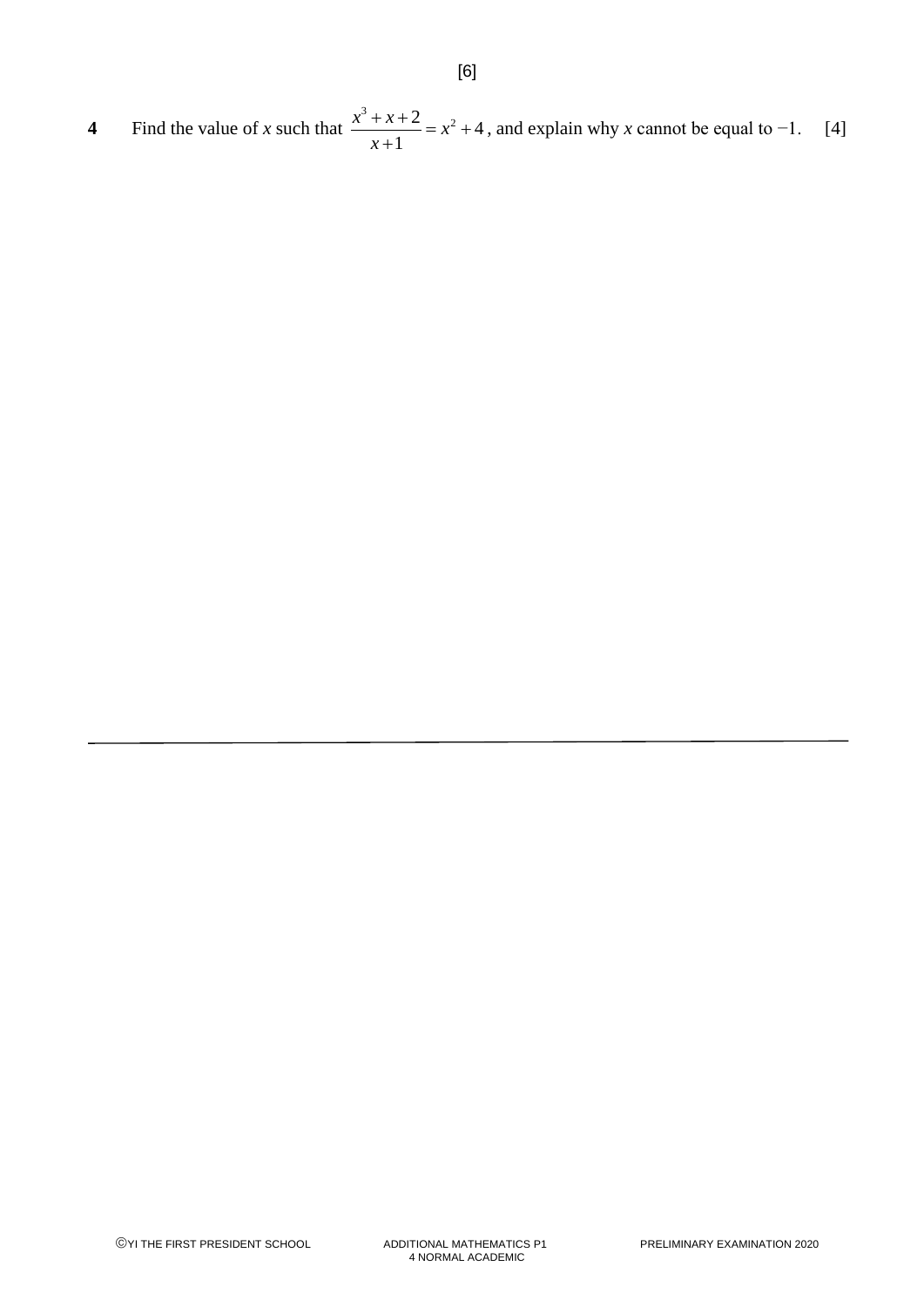**5 (i)** By using an appropriate identity, show that the equation  $3\sec^2 x = 5(1 - \tan x)$  can be simplified into

$$
3\tan^2 x + 5\tan x - 2 = 0.
$$
 [2]

**(ii)** Find the principal values of *x* in radians that satisfy the equation  $3\tan^2 x + 5\tan x - 2 = 0$ . [3]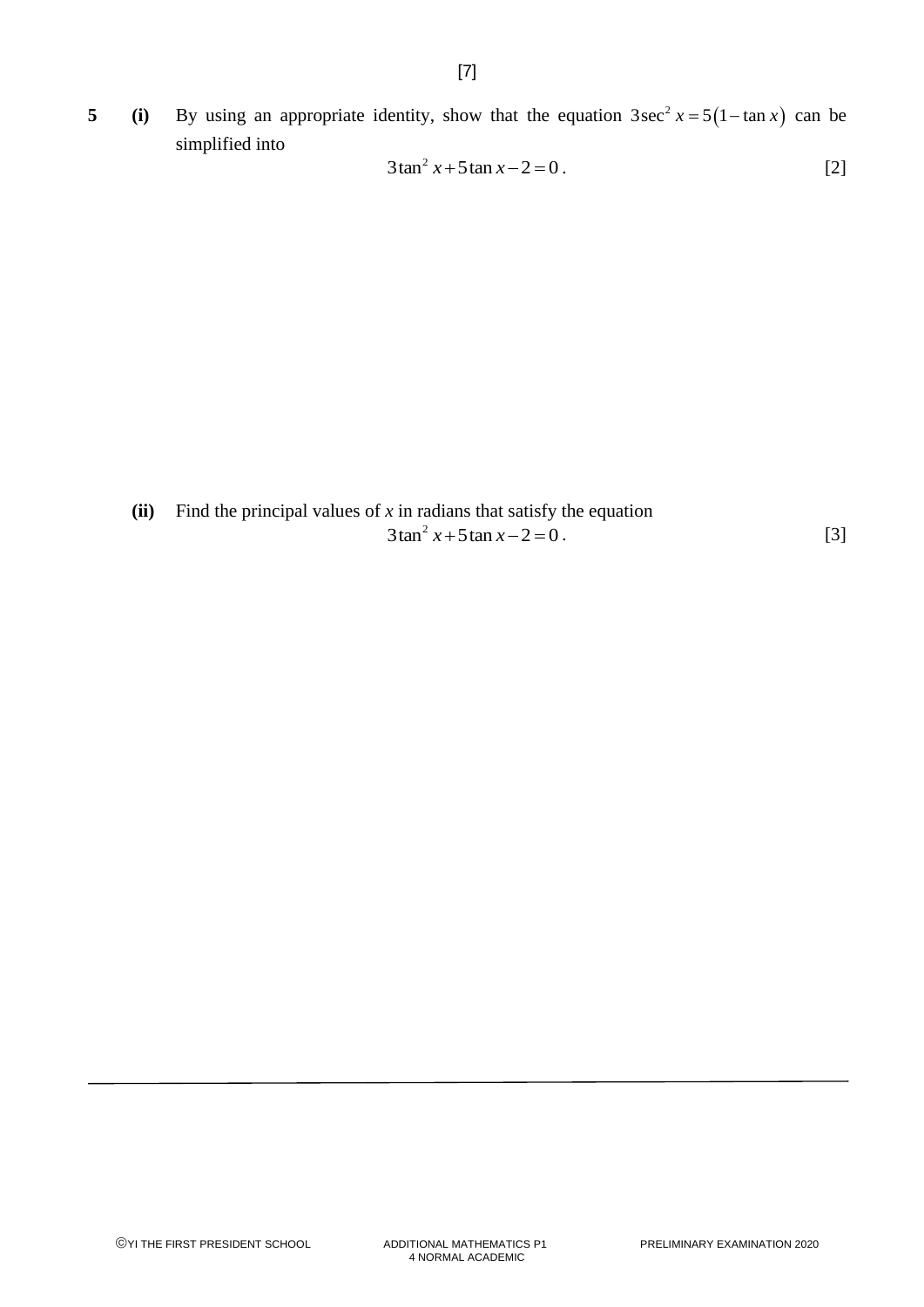**6** By using the substitution 1  $u = 2^x$ , or otherwise, solve the equation

$$
4^{\frac{1}{x}} - 6\left(2^{\frac{1}{x}}\right) + 8 = 0.
$$
 [5]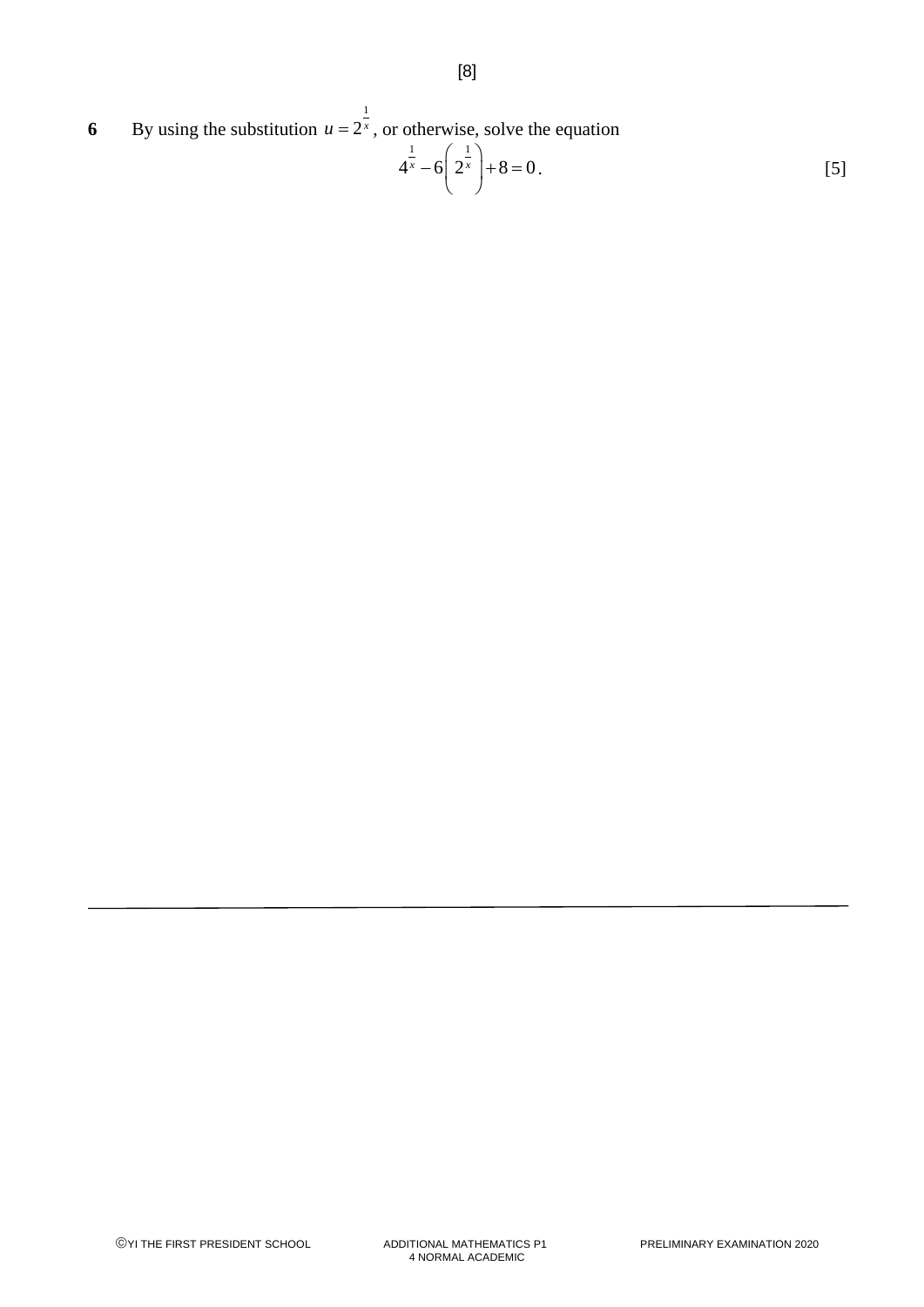**7 (i)** Differentiate  $3(x^2 - x + 4)^{-2}$  with respect to *x*. [3]

(ii) Hence, find 
$$
\int \frac{14x-7}{(x^2-x+4)^3} dx
$$
. [2]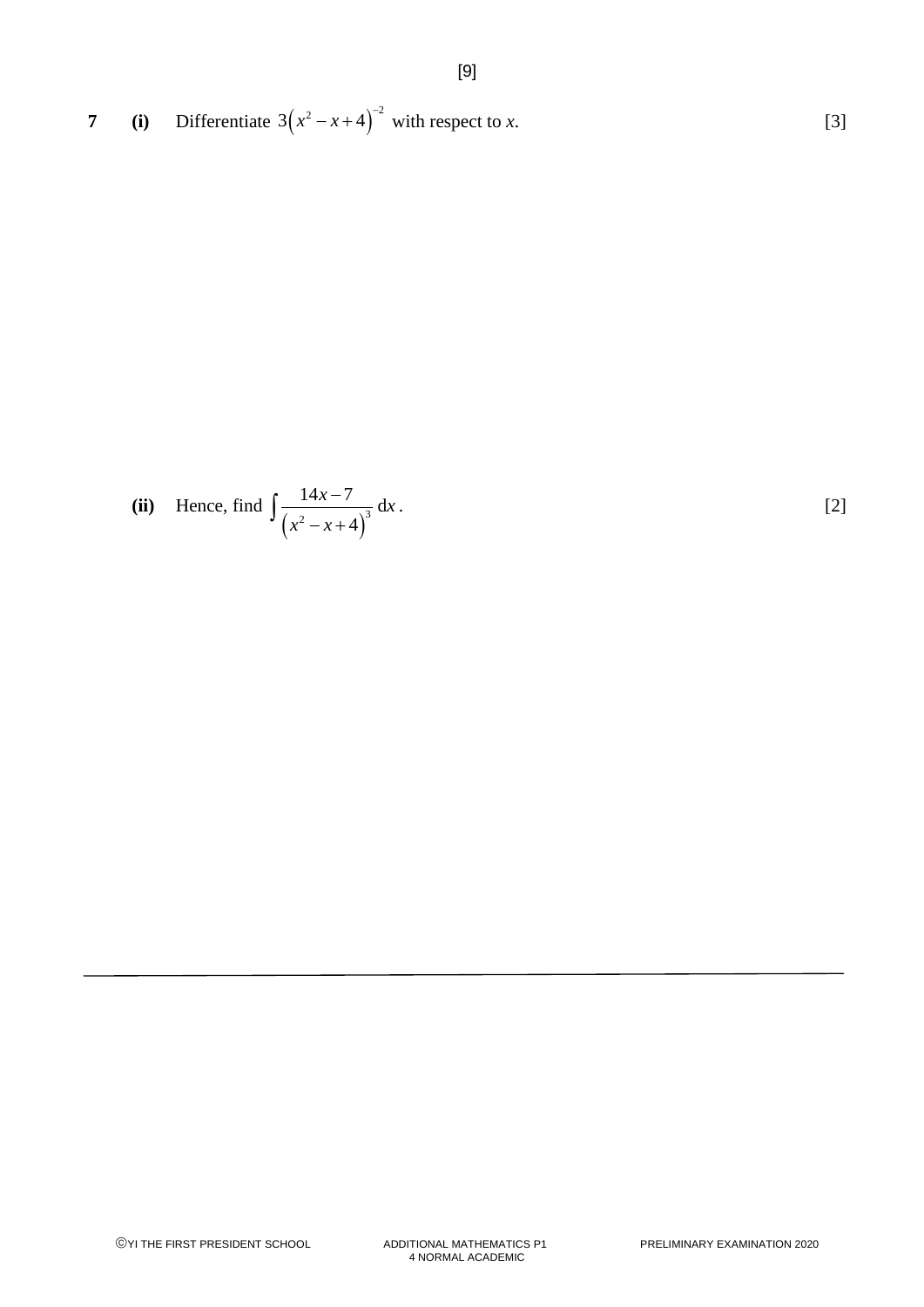[10]

(ii) Hence, find the largest value of  $(15\sin\theta - 8\cos\theta)^2$  and the smallest positive  $\theta$  that corresponds to this value. [2]

2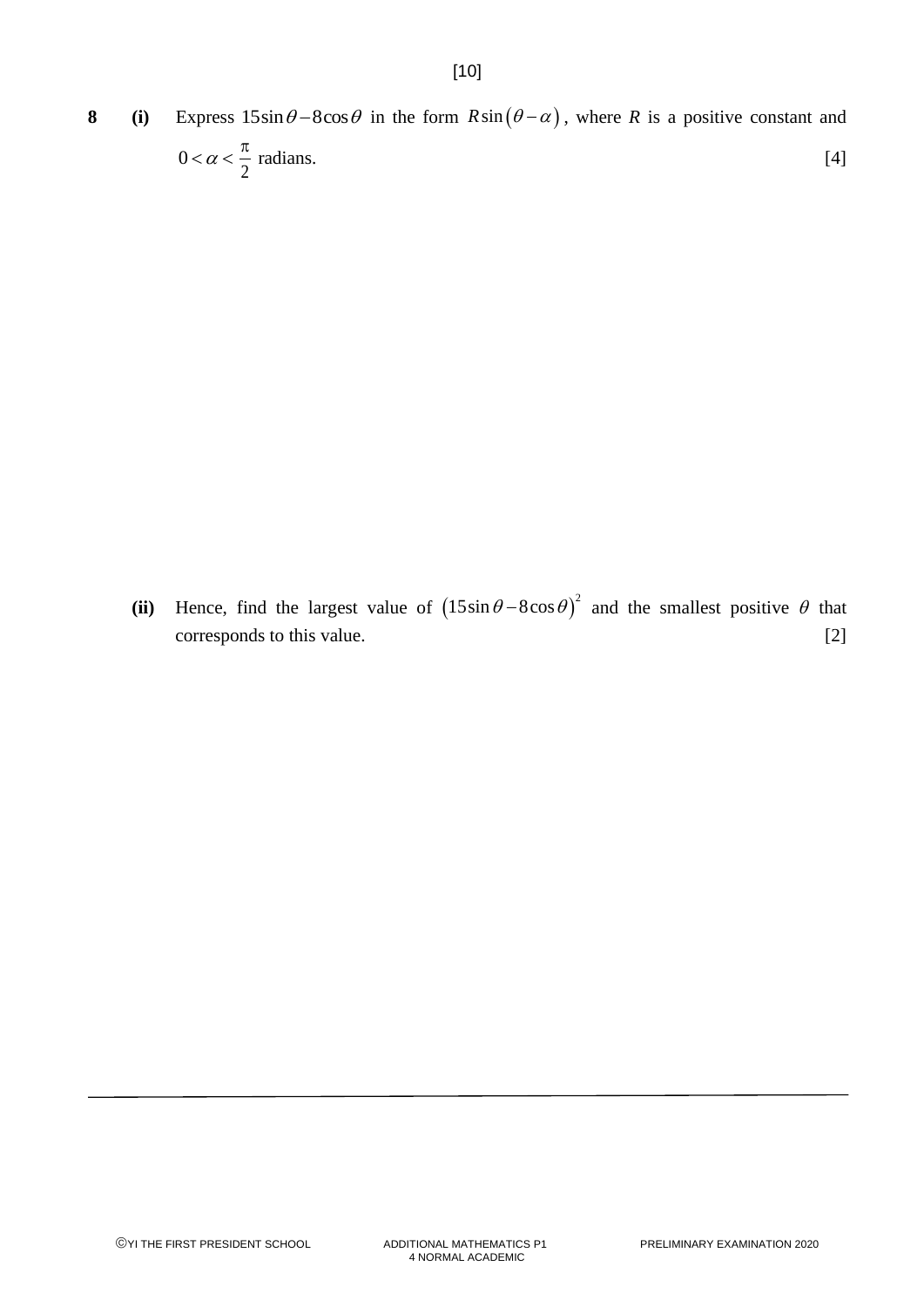- **9** The line  $y = 6-2x$  cuts the *x*-axis and *y*-axis at points *A* and *B* respectively. The perpendicular bisector of line segment *AB* cuts the point  $C\left(-\frac{1}{2},\right)$  $C\left(-\frac{1}{2},k\right)$ . .
	- **(i)** Find the value of  $k$ . [5]

**(ii)** Find the area of triangle *ABC*. [2]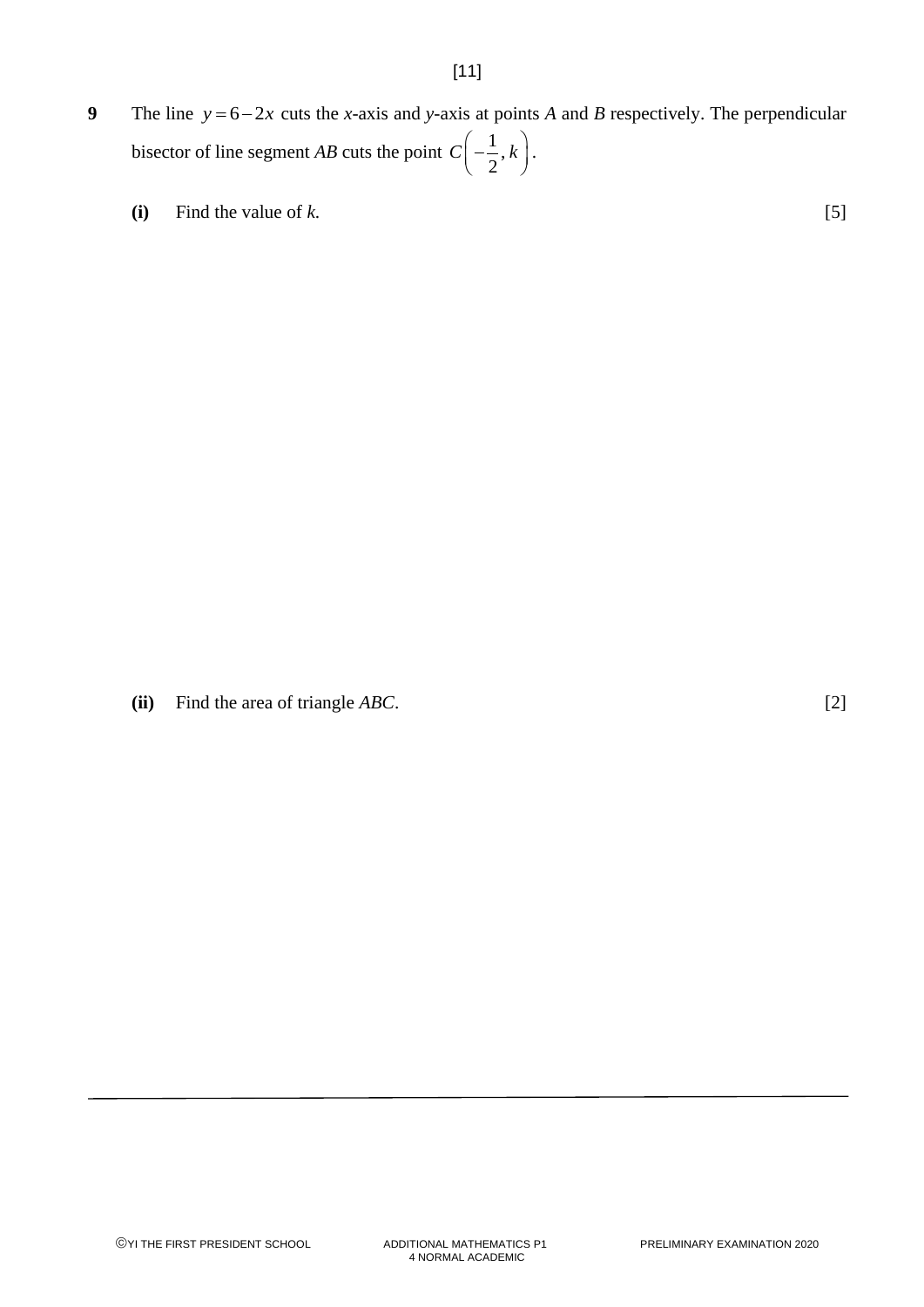**10** Find the coordinates of all the stationary points of the curve  $y = x^3 + 3x^2 - \frac{7}{2}$ 2  $y = x^3 + 3x^2 - \frac{7}{2}$  and determine the nature of each stationary point. [6]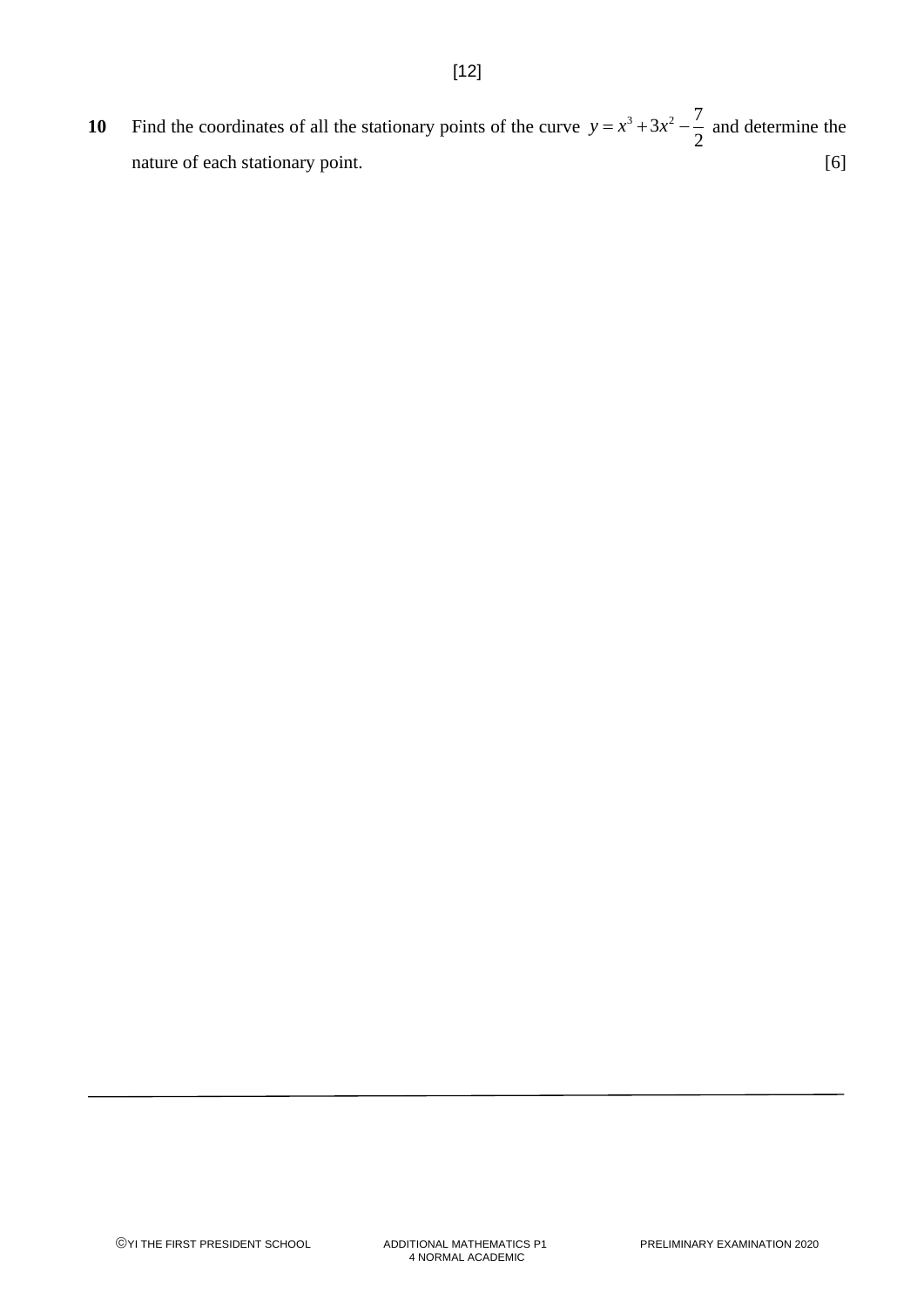- **11** A curve passing through  $P\left(-1, \frac{5}{2}\right)$  $\left(-1,\frac{5}{2}\right)$ has the gradient function given by  $\frac{dy}{dx} = kx^2 - 6x + 3$ d  $\frac{y}{x} = kx^2 - 6x$ *x*  $= kx^2 - 6x + 3$ . The tangent to the curve at *P* has the equation  $y = mx + \frac{1}{2}$ 2  $y = mx + \frac{1}{2}$ .
	- **(i)** Find the value of *m* and of *k*. [4]

**(ii)** Hence, find the equation of the curve. [3]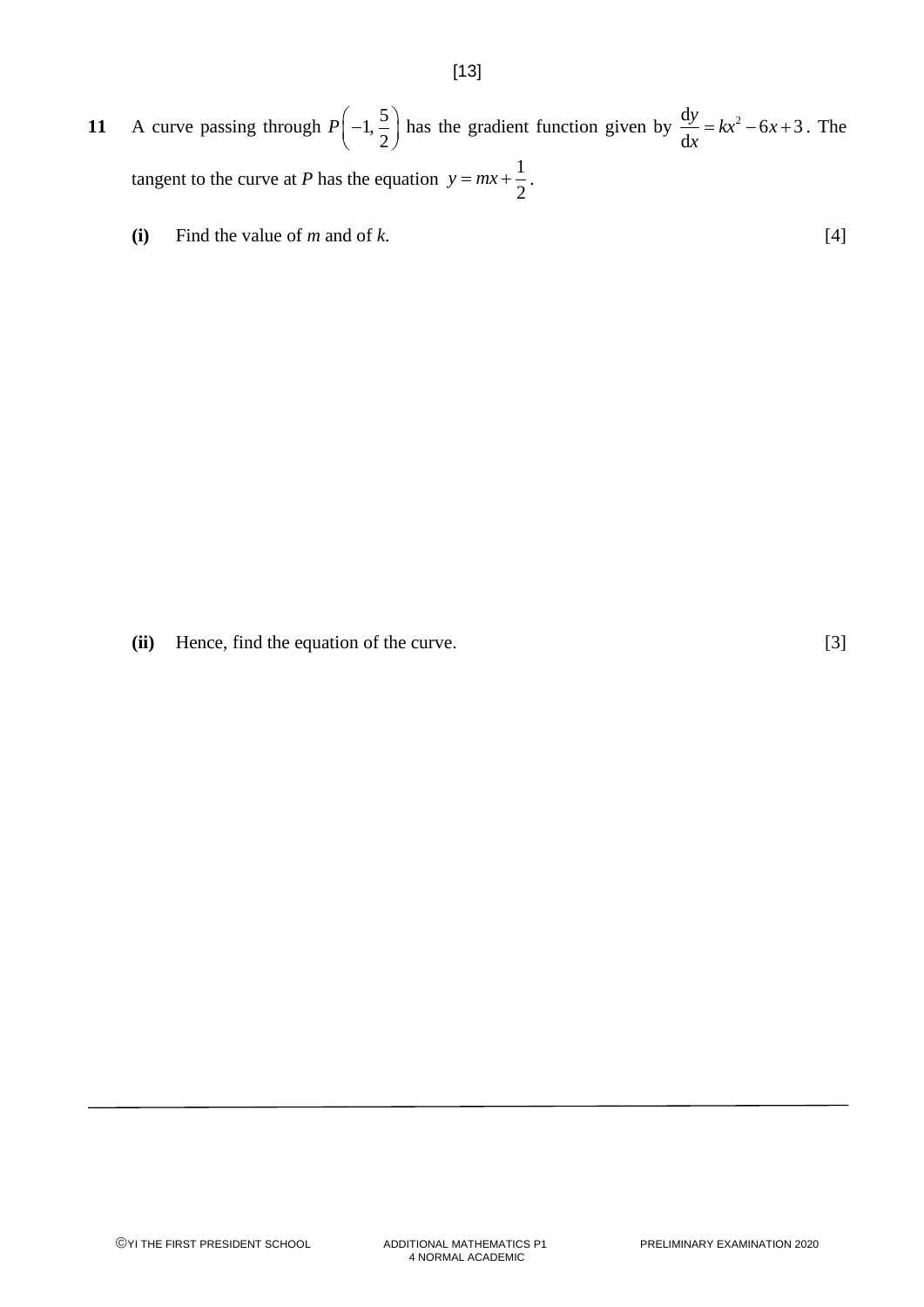- **12** The function f, defined by  $f(x) = 2x^3 + ax^2 2bx 3$ , has a factor  $(x+3)$  and leaves a remainder of 4 when divided by  $(x+1)$ .
	- **(i)** Find the value of *a* and of *b*.  $[4]$

(ii) Hence, solve the equation  $f(x) = 0$ .  $= 0$ . [3]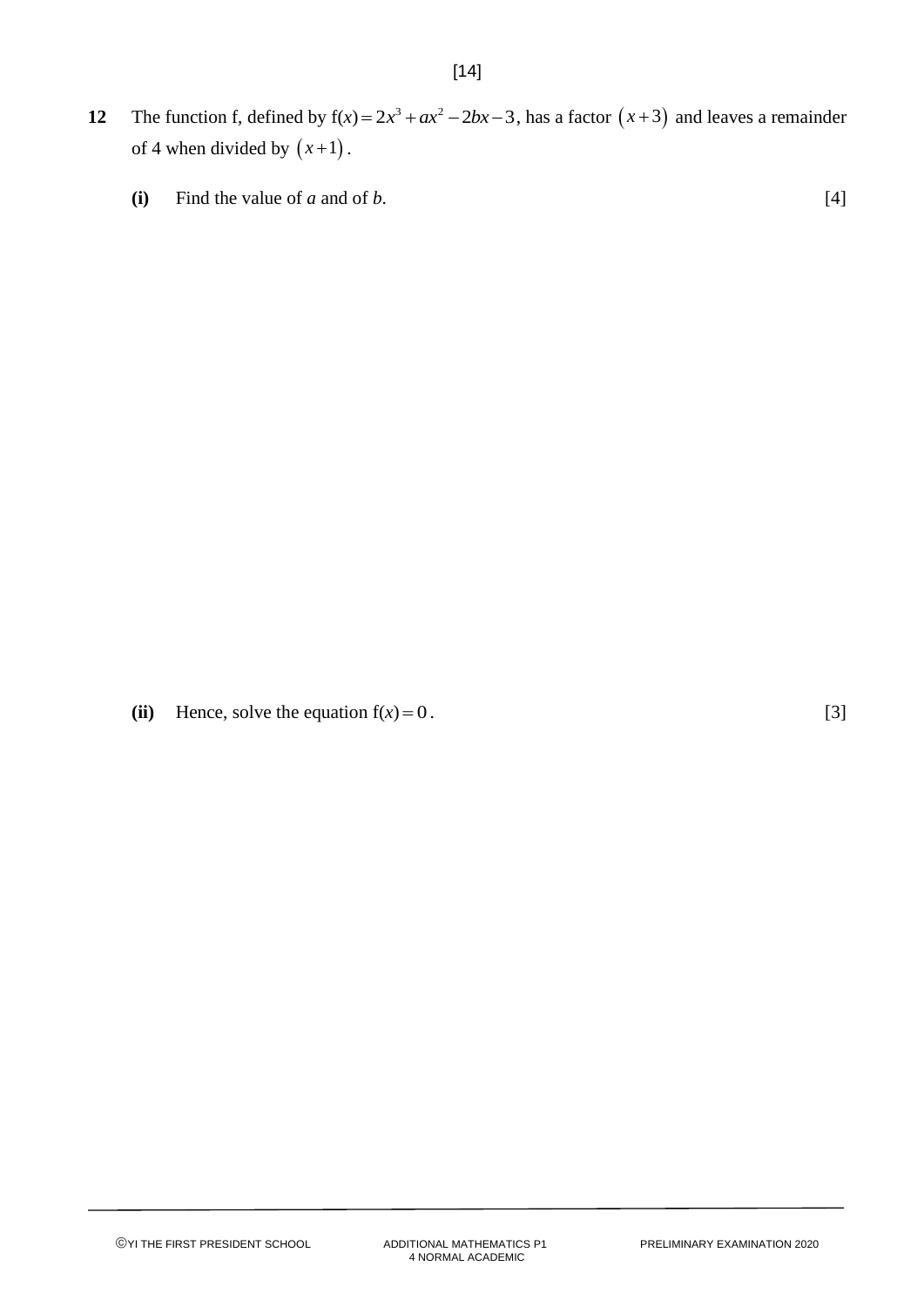**13** The diagram shows a pendulum fixed at point *O*. The pendulum was made to oscillate continuously between *A* and *B*. The vertical height of the pendulum bob from the ground *t* seconds after starting from point *A* is given by *H* m.



It is given that the relationship between *H* and *t* can be modelled by the trigonometric function  $H = a \cos(b\pi t) + c$ . The graph of *H* against *t* is shown below.